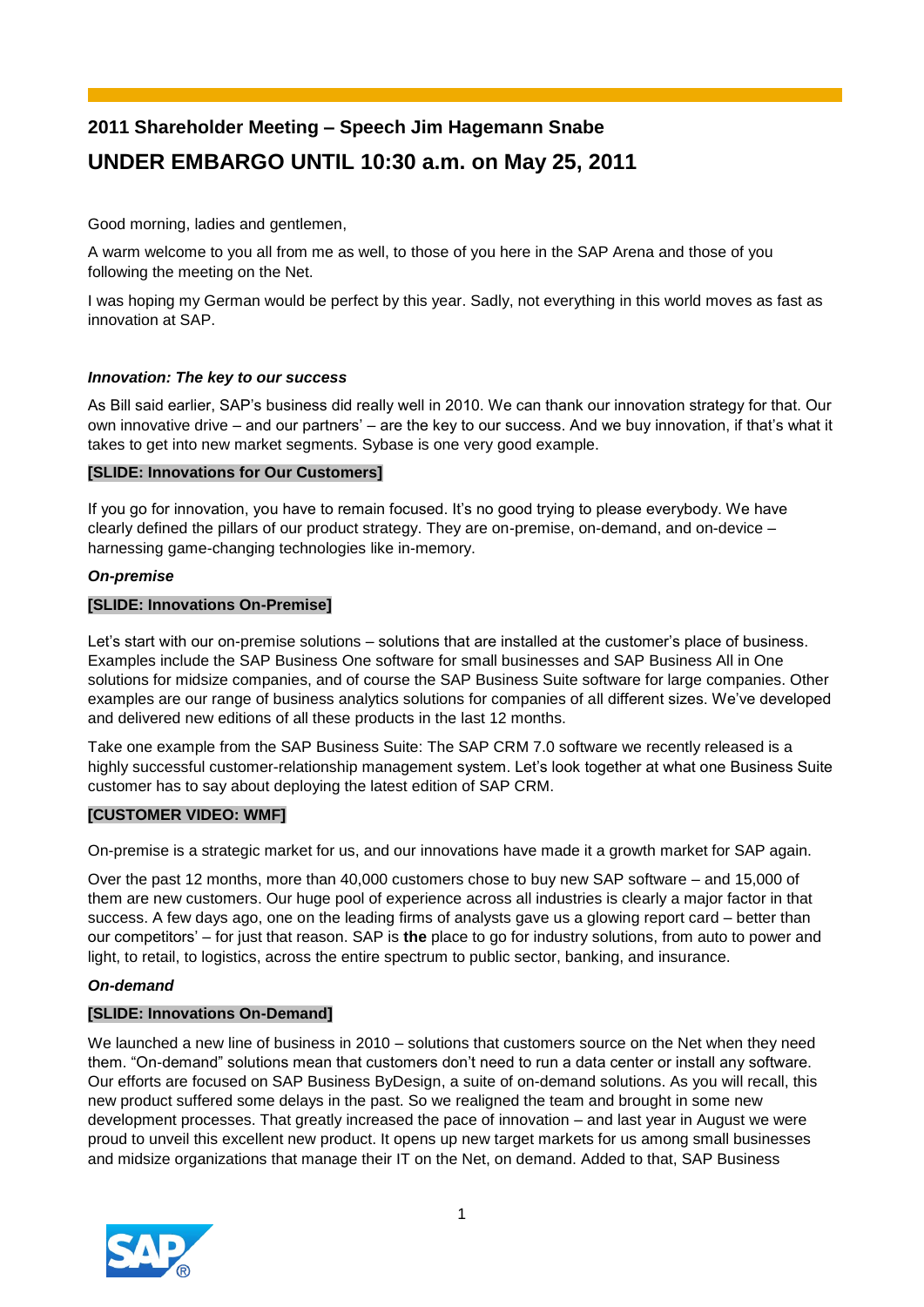ByDesign now offers our partners a platform to really innovate on. They can develop extensions to SAP Business ByDesign.

To date, 500 customers in nine countries have selected SAP Business ByDesign. And that's just the beginning! You may remember when we delivered SAP R/3 in 1992. We made it the all-time most successful product in our industry. Well, in its first three quarters on general release, SAP Business ByDesign's customer base grew twice as fast as SAP R/3's.

Last year, here in the SAP Arena, we showed a movie of a scenario using SAP Business ByDesign on the iPad. Today, let's see one of our many new customers that already uses our on-demand suite:

#### **[CUSTOMER VIDEO: HELIOTRON]**

As we promised you last year at this meeting, you can try out SAP Business ByDesign and other innovations for yourself here, today. SAP Business ByDesign is just one example of the new on-demand products SAP is developing. Just last week at SAPPHIRE, we presented SAP Sales OnDemand. It's the first new solution for people in sales, and it's designed to be easy to use. And more applications for other aspects of business will follow.

Now let's move on to on-device, the third pillar of our product strategy alongside on-premise and on-demand.

#### *On-device*

#### **[SLIDE: Innovations On-Device]**

"On-device" is about offering our customers solutions that run on pretty much any equipment – from the classic desktop back at the office, through to the latest mobile devices. That could be almost anything: an Apple iPad, say, or another make of tablet, or any kind of smart phone.

Bill has already mentioned our acquisition of Sybase. That can put us in touch with a total of 4.5 billion mobile devices. Sybase has the world's best platform for developing mobile apps for all kinds of device. That makes the Sybase Unwired Platform a strong driver of innovation in our on-device strategy. Last week at SAPPHIRE in Orlando, we presented version 2.0 of the platform plus 11 industry solutions. And of course it is also a platform that our many partners can create their innovations on.

#### **In-memory technology**

## **[SLIDE: Innovations for the Entire Portfolio]**

On-premise, on-demand, on-device: In each of these fields, our success builds on game-changing new technologies. SAP NetWeaver is our technology platform, and in 2010 we delivered the new-generation NetWeaver 7.3.

For us, the key innovation is in-memory technology. Today, we can hold enormous amounts of data in the working memory of the device or system, and process it right there. So now we don't have to keep reading items of data from a database. We can analyze large amounts of data much more swiftly. And potentially, inmemory can make classic database systems redundant. At SAP, in-memory is past the vision stage. It is reality now. You have already seen our HANA product at work for a customer. HANA was developed in record time. From conception to delivery took just nine months. In the foreseeable future, in-memory technology will permeate our entire portfolio.

Our technology has the potential to transform the IT industry. That is what one of our industry's leading analysts said last week.

## **[SLIDE: Innovations Easily Orchestrated]**

We are strong at converging the different technologies. We can make processes and data interlock across all applications. It's called orchestration. We offer our customers real value and maximum consistency by combining on-premise, on-demand, on-device, and in-memory.

## *Innovation streamlined*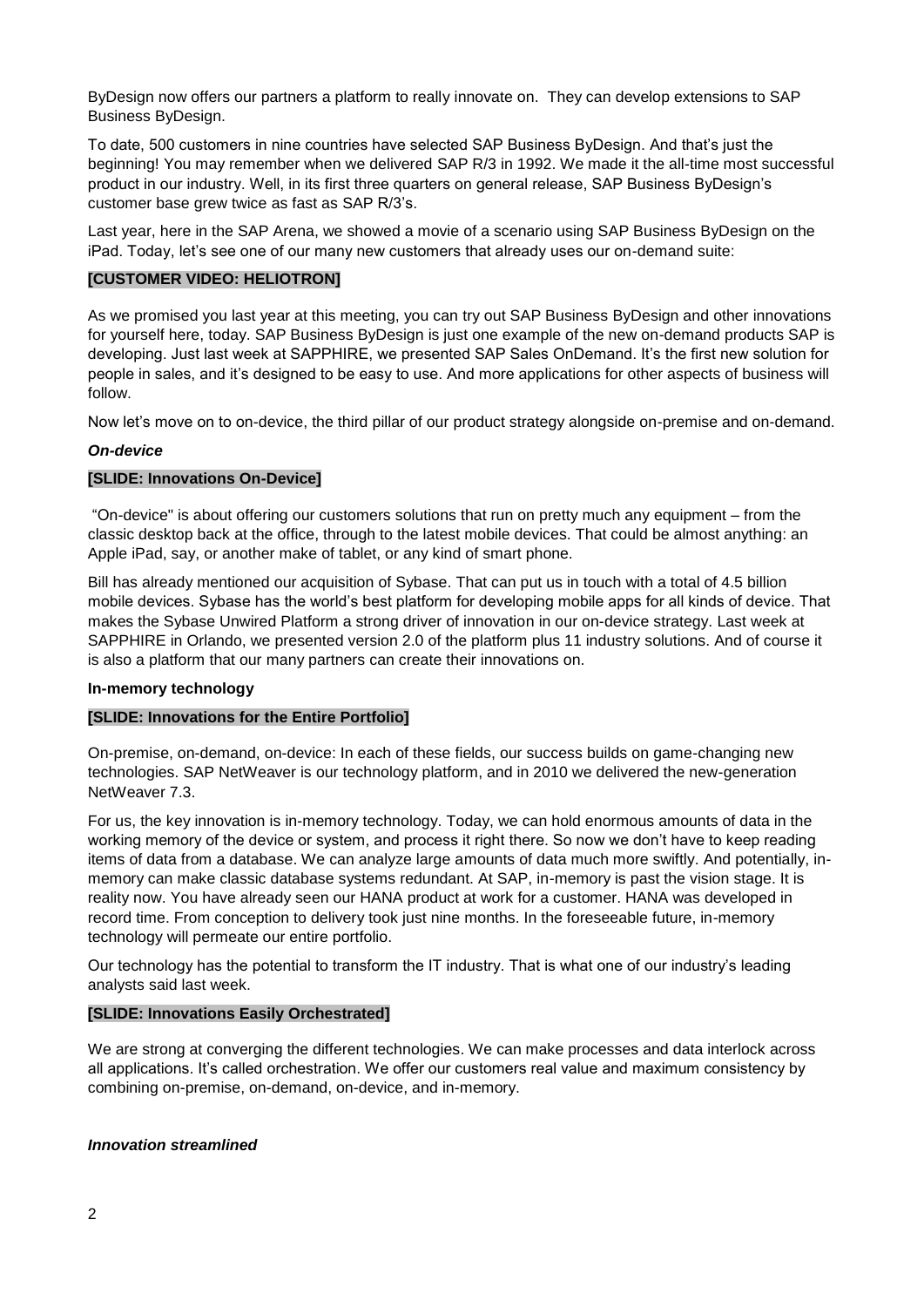#### **[SLIDE: Innovations Faster to the Customer]**

To see where we're headed, don't just look at **what** we offer now, but also at **how** we drive innovation. A year ago, I told you we were going to be innovating faster. That means getting products to customers faster. And yes, we have greatly accelerated our innovation cycles. We've streamlined our processes across all product lines. We rolled out two new editions of SAP Business ByDesign in the space of six months, and the next version should be ready in August. In mobile apps we can cut innovation cycles down to a matter of weeks, thanks to the new Sybase Unwired Platform. We've also speeded up innovation in our core business with SAP Business Suite. The next enhancement package will ship a month sooner than expected.

At the heart of everything we do are our customers. That doesn't just go for our sales force and support services; it's true for all of our developers as well. We involve customers in all of our innovation processes to make sure what we deliver really is what the market needs and our customers want. Oliver Bussmann, our chief information officer, has made SAP itself one of our best test customers. We put our own new products straight to work – real work at SAP – as early as we possibly can. That way, we get to optimize products more rapidly. And we are better equipped to sell the value of our new solutions.

But we are not just faster and more customer-focused; we've also grown more efficient. We're now working in smaller teams that are more responsible for their own outcomes. Our processes are clearer now; we make decisions faster, and we've raised the pulse of innovation. We are confident that our innovation strategy and our new innovation processes will deliver strong growth rates in the double-digit range.

# *People at SAP*

## **[SLIDE: People at SAP]**

People are of course a crucial element in the success of our Company; that is, the people who work for us. It's our people who drive innovation. It's our people who know and understand our customers, and deliver the real value for them. And it's our people who represent our mission and our brand, the world over.

SAP lives on great people, their expertise, and their commitment. On behalf of the Executive Board, I'd like to thank all of our employees for their work – it's what makes our Company so successful.

But it's not always easy to find and retain the right employees. Think global trends: aging societies, weaknesses in educational systems, shortages of skilled personnel – even here in Germany. A global company like SAP needs a forward-looking people strategy. Because we can only achieve our objectives as a company if we have the right people with the right skills at the right places.

Our new chief human resources officer and labor relations director, Angelika Dammann, is key in developing and implementing our people strategy. Angelika Dammann's appointment has improved diversity at the top of SAP. And we intend to continue driving for diversity throughout the Company. Our creativity and our ability to innovate depend on it.

Building as much diversity as we can is nothing new at SAP. We are one of the most international companies in all of Germany. In Walldorf alone, people from more than 75 different countries work for us. But just like in the entire IT industry, at SAP the proportion of women in positions of leadership is not as high as we'd like. So earlier this month, the Executive Board decided to raise the proportion of women in management at SAP from 18%, which is where we are now, to 25% by 2017. And we have a plan that will get us there.

An employer that wants more women in leadership has to begin by ensuring the right conditions are in place. After all, there are still many more men than women on technical training and university programs. So in many countries we are working for better educational opportunities for all young people. Closer to home, we will make even greater conscious efforts to recruit women to SAP. We will give more targeted support and encouragement to women with high potential. Professional development and mentoring programs will have a crucial part to play. And, more than ever before, we will act to retain women who are in leadership positions in our Company. Last but not least, we will make sure **all** of our managers actively support this objective.

That is a very important task for us, as this aspect of diversity is a key driver of our innovation strategy. We made a pledge to the government of Germany that before this year is out we would announce our concrete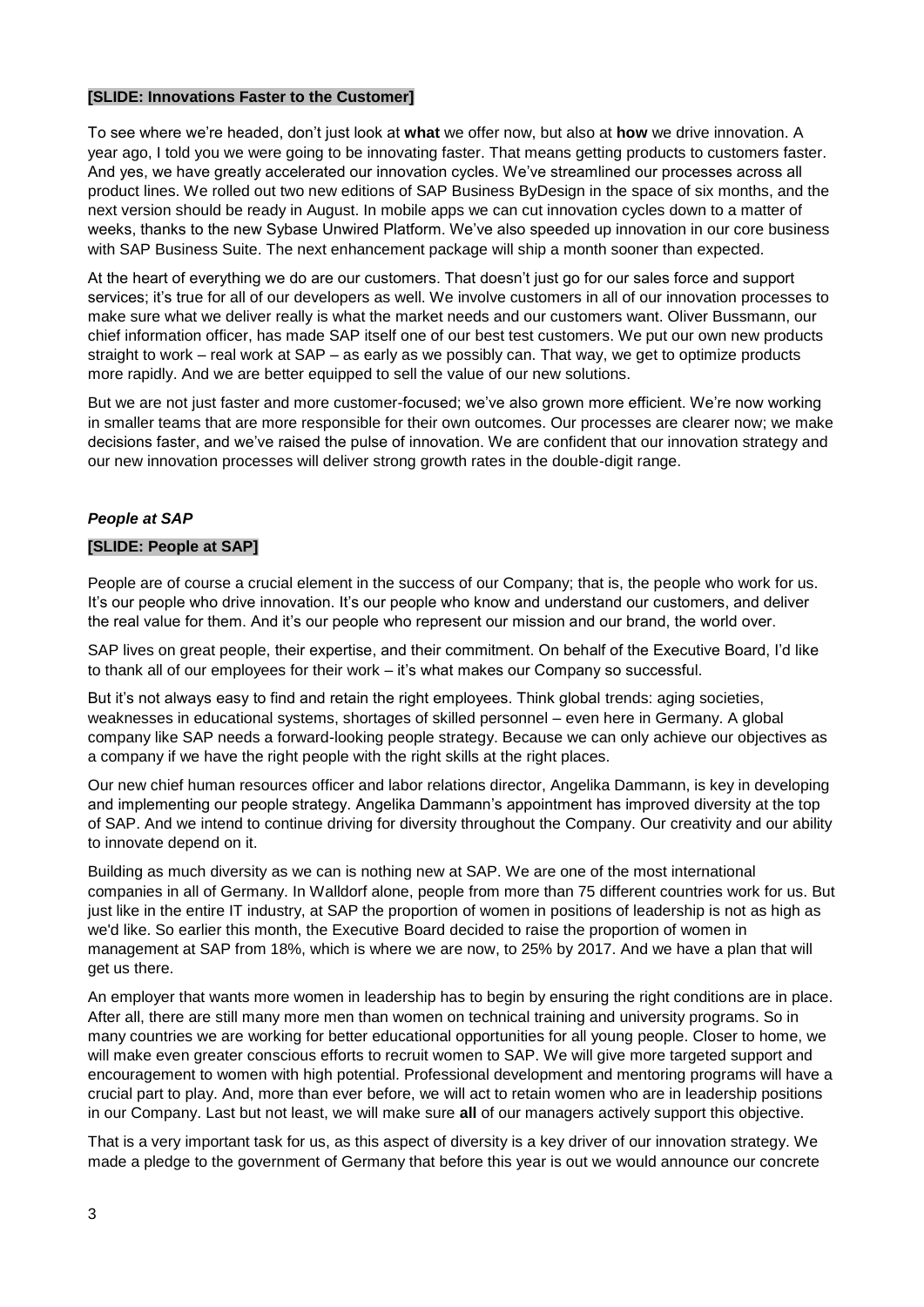plan. We are now redeeming that pledge. We believe we're setting ourselves an ambitious target. But we're also confident we can achieve that target.

## *Sustainability*

## **[SLIDE: Sustainability]**

It makes me truly proud that our employees are committed to our strategy for sustainability. For SAP, sustainability is the key to our contribution to a better world. Over the past 39 years, SAP has always focused on enabling companies to optimize how they use resources. This is where we contribute to making businesses work more profitably and more sustainably. As the global leader in enterprise application software, we have a major role to play in driving this great global change for the better.

In 2010, we won many, many new customers for our sustainability solutions, including household names such as Coca-Cola, Dow Chemical, Barmer GEK, and Continental. We estimate that SAP software is helping cut global carbon emissions by around 2.5 million tonnes every year. For our customers, that translates to energy cost savings in the order of \$470 million U.S. annually.

We cut our own greenhouse gas emissions last year by 6% – even though we also grew our revenue by a huge amount. We are proving that more sustainability and more growth can go hand in hand. All in all, we have cut our greenhouse gas emissions by 25% since 2007. Today, almost half (48%) of the energy we consume comes from renewable sources.

And our efforts deliver a financial reward: Our energy consumption programs and targeted greenhouse gas cuts saved us €170 million in the last three years.

But for us, sustainability means much more than protecting the environment. We see sustainability in a wide context, and are committed to helping provide fair and equal access to economic opportunity worldwide, and we believe in responsible and ethical business practices.

Our Company has roots in Germany, and we owe a special debt of loyalty to Germany as a place of business. What does that imply for us in practice? At one level, of course, we make a contribution to the wellbeing of this country by employing people and paying taxes. But we also take our responsibility to this society seriously in other ways, most notably through our educational initiatives. For instance, we support nurseries for small children as well as practice-oriented programs at the cooperative state universities in our home state of Baden-Württemberg. Software Campus is a new project with a mission to train the next generation of IT leaders in Germany. It is being run by the German government in collaboration with SAP and other partners from the industry.

## *Versata lawsuit*

## **[SLIDE: Versata]**

Patent litigation, unfortunately, has become commonplace in the U.S., particularly in the IT industry. Our competitors face a far larger number of these cases than SAP.

On May 13 of this year SAP received a new verdict in an ongoing patent infringement trial with a company called Versata. This is an old case from 2007 in which a previous verdict was thrown out by the judge and a new trial ordered. In the new trial a jury in Texas found that a certain pricing functionality introduced in 1998 continues to infringe a single patent of Versata. They awarded Versata \$345 million (€241 million) in damages - \$260 million in lost profits and \$85 million as a reasonable royalty.

At this point we have not made a decision on a financial accrual as a result of the verdict. We are in the process of evaluating the situation and must also take into account that the facts may change between now and the end of the quarter when this decision needs to be made. The verdict did not have an effect on our share price and also received almost no media attention in the U.S., as the media there understand the nature of these cases.

The Versata lawsuit is based on technology developed in the mid-1990s and there is no proof that any customer ever used it. We believe that this verdict is not appropriate, and it is only one step in a long legal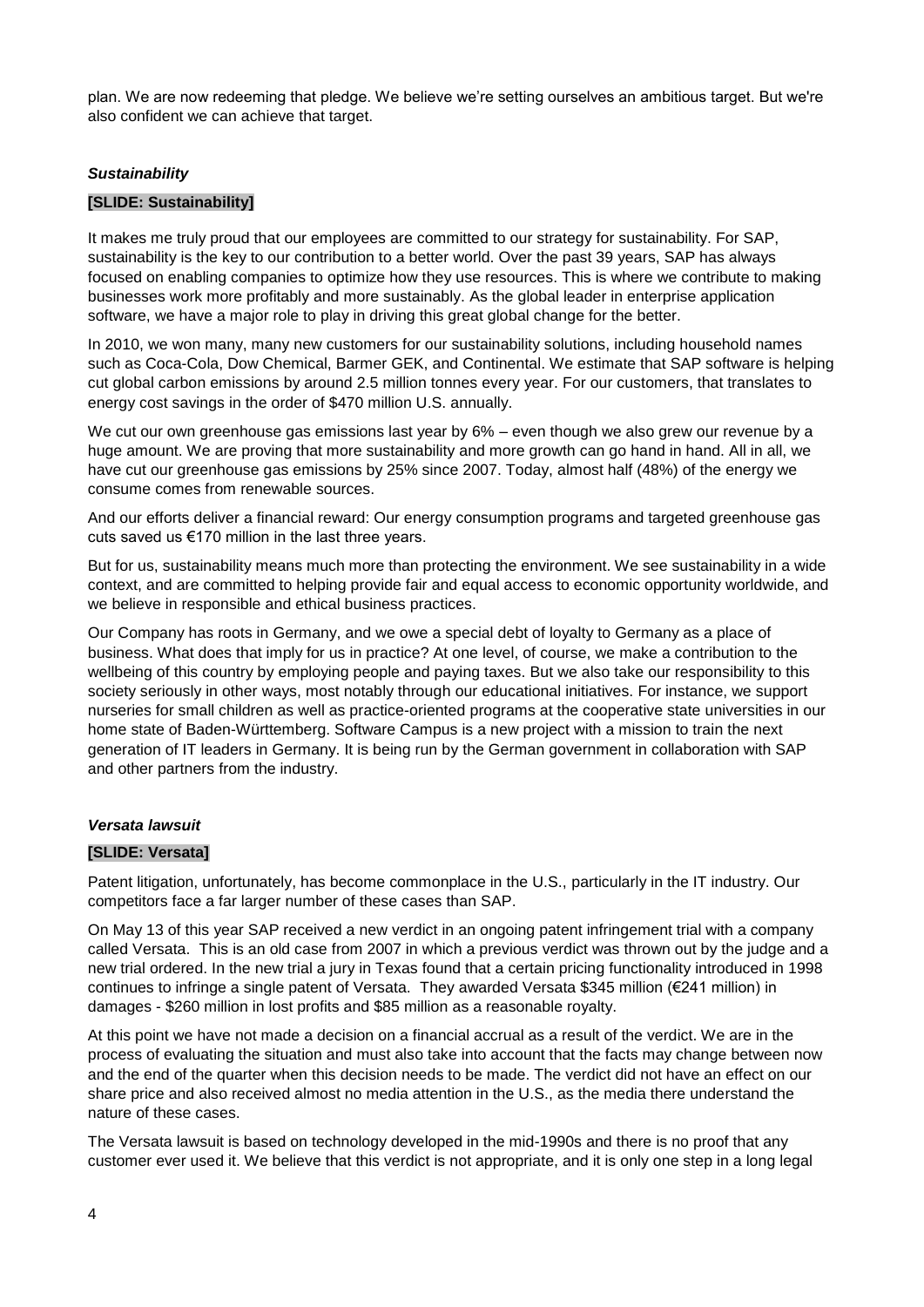process. We will file post-trial motions with the judge to overturn the verdict and are also considering all other legal options.

## *First-quarter results*

## **[SLIDE: First Quarter 2011]**

Bill has already reported to you on our 2010 trading results and our successful year. Now I'd like to present our results for the first quarter of 2011. Our growth was in double digits again, and we widened our operating margin again. Non-IFRS revenue from software and software-related services was €2.34 billion. That's an increase of 17% on the same quarter last year, at constant currencies. It was driven by strong growth in software license revenue – a 24% increase at constant currencies.

Revenue growth combined with more efficiency optimization led to a 1 percentage point improvement in our non-IFRS operating margin. This was in the expected range. And we are succeeding in our aim of widening our operating margin each quarter.

Our first-quarter operating cash flow was €1.6 billion. That is the biggest first-quarter operating cash flow SAP has ever achieved, and more than doubles last year's. We owe this happy outcome mainly to strong revenue growth in the fourth quarter of 2010.

I'd just like to mention our stock buy-back program: Since the start of this year we have repurchased 3.6 million shares on the stock exchanges, primarily for use in our employee participation programs. The average price we paid for these shares was €43.48, making a total spend of €158 million.

# *Asking the shareholders to support the management proposals*

## **[SLIDE: Agenda Topics (abbreviated)]**

At item 6 on today's agenda, we are asking you to approve an amendment to the Articles of Incorporation. The purpose of the amendment is to update the Articles so they are in line with our current capital structure, which has changed since the last amendment. That's because of the bonds that have been converted and options that have been exercised by people on SAP stock option plans.

The Company's powers to issue convertible bonds and stock options expire this month, and the proposal at item 7 on the agenda is to renew those powers. We believe it is in the Company's interest for the Executive Board to be able to raise finance this way again in the future. The terms we propose are customary.

Item 8 on the agenda asks for a resolution to approve a control and profit transfer agreement between SAP AG and a wholly-owned subsidiary. For more information about the agreement, please read the joint report by the SAP AG Executive Board and the management of the subsidiary. The report and the other documents for agenda item 8 are available for inspection at the speakers' table. Werner Brandt will go into more detail about this proposal later.

I would ask you, please, to approve these three proposals.

# *The stock in 2011 and the outlook for 2011*

## **[SLIDE: SAP Stock – In 2011 Again Outperformed the Market]**

The first-quarter numbers mean we've achieved double-digit growth in software and software-related service revenue in each of five straight quarters, improving our operating margin each time. It's really true: SAP is back on track for success.

The market was disappointed by our first-quarter numbers, and our stock slipped. That surprised us, because the results were strong. We reason that the market had already priced in higher first-quarter profits after our record performance in the fourth quarter. But we also realize we must communicate our results more precisely in the future, particularly any special effects and how they impact us.